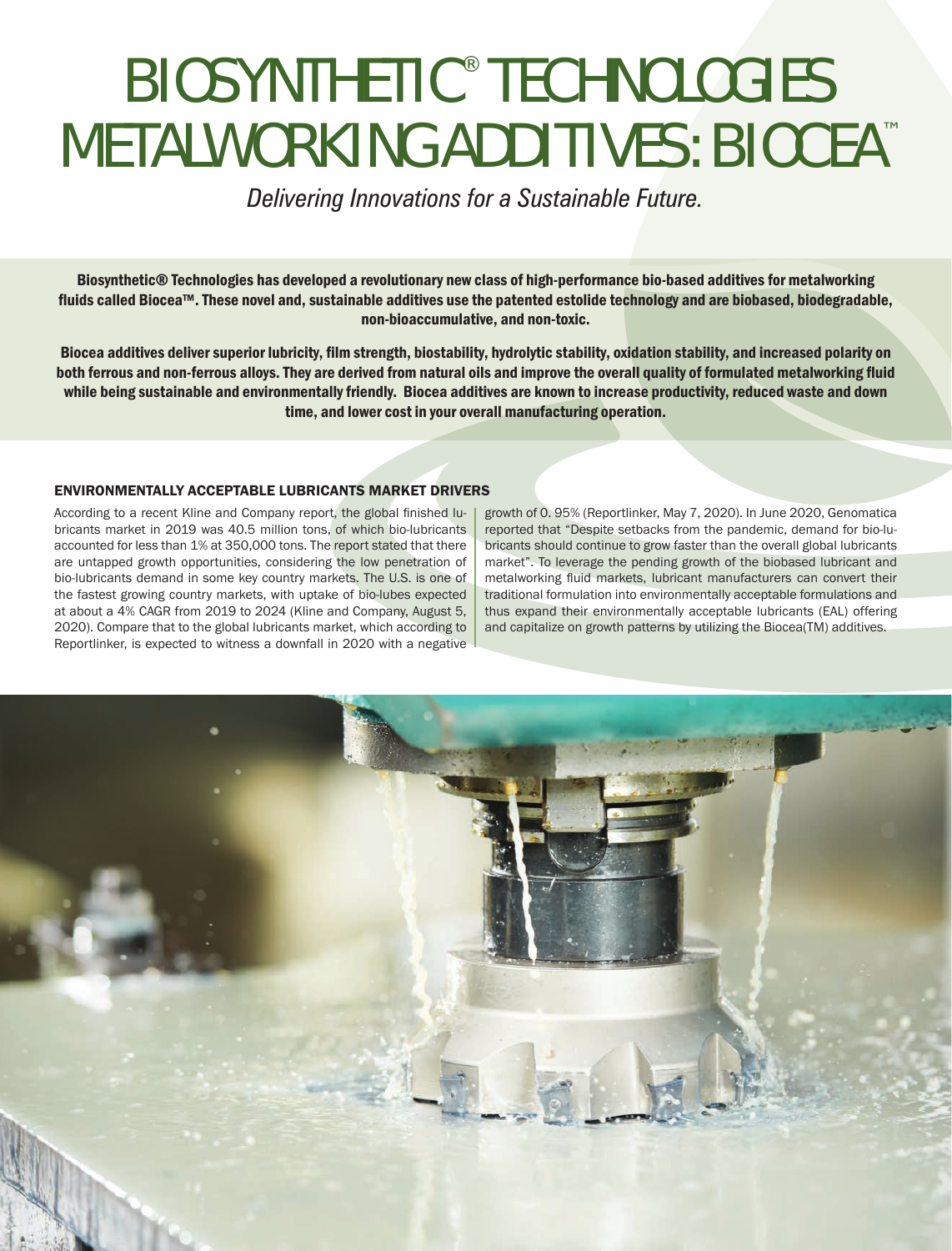### Features and Benefits

Unparalleled lubricity Provide superb wear protection Are free of restricted chemicals Vegetable derived Excellent hydrolytic stability Natural detergency Improves overall operations in terms of uptime Minimizes safety risks

Reduces overall formulation cost Meet the national chemical inventory requirements Increases operational efficiency Reduces cost related to maintenance Are REACH registered HX1 certified Show no signs of dermal irritation Naturally low foaming

#### TECHNICAL PERFORMANCE DATA

Biosynthetic Technologies' Biocea additives provide excellent lubricity, film strength and improved tool life, when compared to other lubricity additives. In addition to superior oxidative stability Biocea additives provide excellent wear protection as well as industry leading hydrolytic stability. Below, please find the ranking for the leading metalworking fluid additives performance features, and see how Biocea additives outperform the most commonly used additives available in the market today.

| <b>PERFORMANCE FEATURE</b>  | <b>PENTAERYTHRITOL ESTER</b> | <b>SYNTHETIC ESTER</b> | <b>TMPTO</b>              | <b>BIOCEA™ I</b>             | <b>BIOCEA™ II</b>                         | <b>BIOCEA™ III</b>        |
|-----------------------------|------------------------------|------------------------|---------------------------|------------------------------|-------------------------------------------|---------------------------|
| <b>Lubricity</b>            | $\checkmark$                 |                        |                           | $\checkmark$                 | $\checkmark$                              | $\checkmark$ $\checkmark$ |
| <b>Film Strength</b>        | $\checkmark$                 | ✓                      |                           | $\checkmark$ $\checkmark$    | $\checkmark$ $\checkmark$ $\checkmark$    | $\checkmark$ $\checkmark$ |
| Anti-Wear                   |                              |                        |                           | $\checkmark$ $\checkmark$    | $\checkmark$<br>$\checkmark$ $\checkmark$ |                           |
| <b>Improved Tool Life</b>   | $\checkmark$                 | ✓                      | $\checkmark$ $\checkmark$ | $\checkmark$ $\checkmark$    | $\checkmark$<br>$\checkmark$ $\checkmark$ | $\checkmark$ $\checkmark$ |
| <b>Increased Polarity</b>   |                              |                        |                           | $\checkmark$                 | $\checkmark$ $\checkmark$                 | $\checkmark$ $\checkmark$ |
| <b>Hydrolytic Stability</b> |                              |                        |                           | $\checkmark$<br>$\checkmark$ | $\checkmark$<br>$\checkmark$ $\checkmark$ |                           |
| <b>Molecular Weight</b>     | $420.6*$                     | 295.04*                | $927.5*$                  | Approx. 500                  | <b>Approx. 1500</b>                       | <b>Approx. 2500</b>       |

*\*Numbers are based on industry averages and final numbers for individual products may vary. Results listed in table may vary. Optimum blends can be created to maximize performance.*



## Environmental Performance Data

High Biodegradability Low Bioaccumulation Low Toxicity High Bio-Content

Rapid Breakdown No dermal irritation Low Environmental Risk Reduced Risk to Wildlife

Biocea additives have been evaluated through a revolutionary new method known as the CADRE Method. This is a new innovative modeling software used to safely determine skin sensitization concerns without requiring any animal testing. Biocea additives show no signs of dermal irritation or allergic sensitization. The lack of odor and skin irritation make these additives extremely suitable for metalworking fluid applications while promoting a safe work environment.

| <b>PASS</b>             | <b>METHOD</b>           | <b>NBIOCEA™ A</b> | LBIOCEA™ II' | <b>BIOCEA™ IIIV</b> |
|-------------------------|-------------------------|-------------------|--------------|---------------------|
| <b>Biodegradability</b> | <b>OECD 301B</b>        | Ultimately        | Readily      | Readily             |
| <b>Bio Content</b>      | ASTM D6866              | >70%              | >80%         | >90%                |
| <b>Toxicity</b>         | OECD 201, 202, 203, 209 | Pass              | Pass         | Pass                |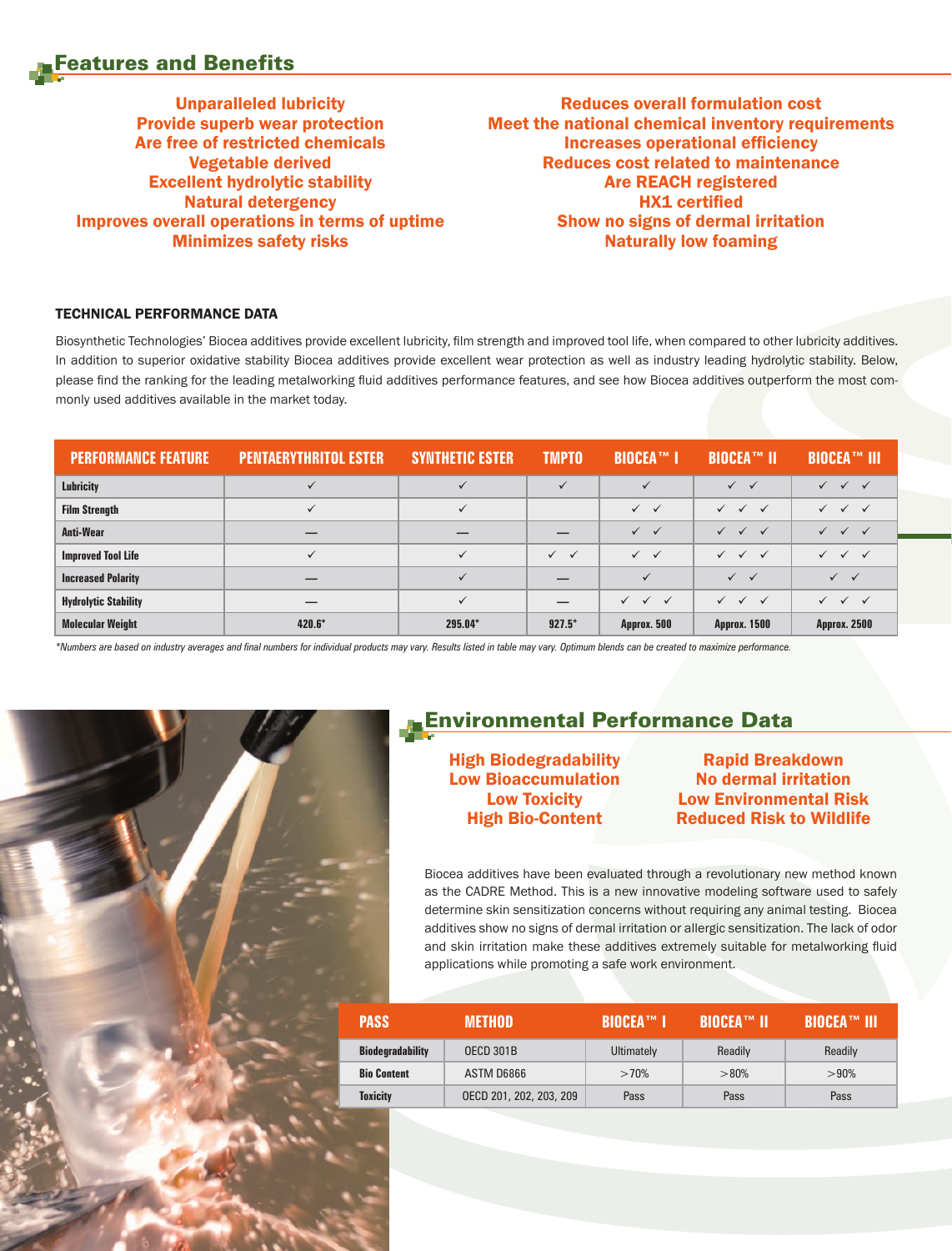#### APPLICATIONS

Biocea additives are used in a variety of metalworking and metal forming fluid formulations for all 4 major classes of metalworking fluids: straight oil, soluble oil, semisynthetic, and synthetic metalworking fluids. Biocea additives can be used as high performance lubricity additives, that meet (and often exceed) the technology requirement needed in modern machining techniques. These novel Biocea additives are consid-

| <b>ADDITIVE</b>                                                                         | GENERAL MACHINING                      | <b>CUTTING AND GRINDING</b>            | <b>FORMING</b> |  |  |
|-----------------------------------------------------------------------------------------|----------------------------------------|----------------------------------------|----------------|--|--|
| <b>Biocea™ I</b>                                                                        |                                        | $\checkmark$ $\checkmark$ $\checkmark$ |                |  |  |
| <b>Biocea™ II</b>                                                                       | $\checkmark$ $\checkmark$ $\checkmark$ | $\checkmark$ $\checkmark$ $\checkmark$ |                |  |  |
| <b>Biocea™ III</b>                                                                      |                                        | $\sqrt{2}$                             |                |  |  |
| Results may vary. Optimum blends can be created to maximize performance by application. |                                        |                                        |                |  |  |

ered to be the best biobased choice for multi-purpose or general-purpose applications in neat oils, soluble oils, and semi-synthetic fluids. They have good solubility in all base oils, and easily emulsify in water-based chemistries.

| <b>BIOSYNTHETIC TECHNOLOGIES</b><br><b>PRODUCT NAME</b> | INDUSTRY<br><b>EQUIVALENT</b>    |
|---------------------------------------------------------|----------------------------------|
| <b>BT PRA30</b>                                         | <b>Polymerized Lubricant 30</b>  |
| <b>BT PRA40</b>                                         | <b>Polymerized Lubricant 40</b>  |
| <b>BT PRA50</b>                                         | <b>Polymerized Lubricant 50</b>  |
| <b>BT PRA100</b>                                        | <b>Polymerized Lubricant 100</b> |
| <b>BT DES</b>                                           | <b>Di Ethylhexyl Sebacate</b>    |
| <b>BT BHI</b>                                           | <b>Bis-Hydroxyl Imidazoline</b>  |
| <b>BT DSS</b>                                           | <b>Di-Sodium Sebacate</b>        |

#### SPECIALTY CASTOR DERIVATIVES

In addition to Biocea additives, Biosynthetic Technologies offers other castor derived high-performance additives that are biobased and sustainable. Our extensive bio-based product line is specifically formulated to match formulator needs and to provide solutions to the distinct challenges in the metalworking fluid market. Biosynthetic Technologies offers the following castor derivatives in their metalworking product line.

These castor derived products perform exceptionally well in a variety of functions, and often represent formulation improvements that offer greater product uniformity and cost savings.

#### *BIOCEA™ TWIST COMPRESSION TEST*

During initial testing the Biocea™ products indicated superior performance when comparted to traditional technology currently available in the marketplace. Overall, the Biocea™ IIIHP (15%) showed superior performance.





|  | <b>TWIST COMPRESSION</b>                               | <b>SPECIALTY CASTOR DERIVATIVES -</b><br><b>STANDARD LUBRICITY TEST FOR BT PRA50</b>                         | <b>FOUR BALL WEAR</b>                                  | 72  |
|--|--------------------------------------------------------|--------------------------------------------------------------------------------------------------------------|--------------------------------------------------------|-----|
|  | <b>BT PRA50</b>                                        |                                                                                                              | <b>BT PRA50</b>                                        |     |
|  | <b>CHLORINATED PARAFIN</b><br><b>WITH 60% CHLORINE</b> | BT PRA50 and three other typical EP/lubricity addi-<br>tives currently available in the marketplace were di- | <b>CHLORINATED PARAFIN</b><br><b>WITH 60% CHLORINE</b> |     |
|  | <b>POLYMERIC ESTER</b>                                 | luted in 100 sec naphthenic base oil at a concentra-<br>tion of 15%. Standard twist compression and four     | <b>POLYMERIC ESTER</b>                                 | .78 |
|  | <b>SULFURIZED ESTER</b><br><b>WITH 15% SULFUR</b>      | ball wear tests were carried out on the mixtures.                                                            | <b>SULFURIZED ESTER</b><br><b>WITH 15% SULFUR</b>      |     |
|  |                                                        | showing comparable results toa sulfurized ester.                                                             |                                                        |     |